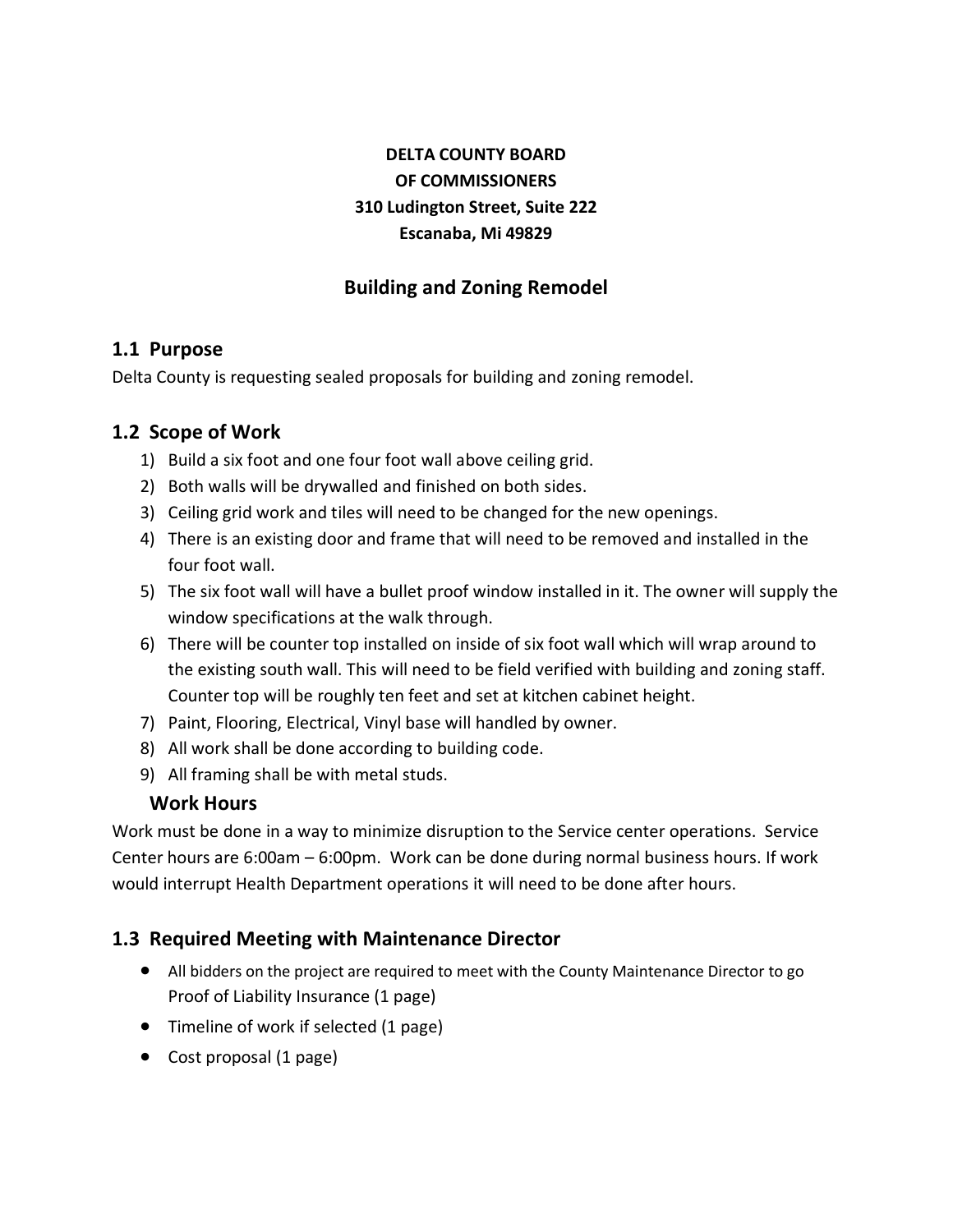## **1.4 Schedule of Events**

Proposals must be received, in a sealed envelope in the Administrative Office, Delta County Courthouse, 310 Ludington St, Suite 222 Escanaba MI 49829, no later than June 3, 2022 at **4:00pm.** Please mark all sealed bids with: Building and zoning remodel bid. Proposals will be opened at the June 7, 2022 Board of Commissioners Meeting, in the Delta County Service Center Board Room at 5:15pm. Proposals received after 4:00pm on June 3 , 2022 will not be opened or eligible for consideration. The Delta County Board of Commissioners will make a selection based on its current approved procurement policy.

# **1.5 Amendments to Proposals**

Amendments to our withdrawals of proposals will only be allowed if acceptable request are received prior to the deadline. No amendments or withdrawals will be accepted after the deadline unless they are in response to the County's request.

## **1.6 Required Review**

Defects: Vendors shall carefully review the RFP for defects and questionable or objectionable matter. Comments concerning defects and questionable material must be made in writing and received by Emily DeSalvo, Delta County Administrator, 310 Ludington Street Suite 222, Escanaba, MI 49829. Telephone conversations are not considered official and must be confirmed in writing by the interested party.

## **If an addendum is issued, it will be provided to all parties who were provided a copy of the RFP.**

## **1.7 Disclosure of Proposal Contents**

All proposals and other material submitted become the property of Delta County and may be returned only at the County's option. Information contained in the proposals will be disclosed and discussed during the evaluation process. Under Michigan's "Right to Know" laws, Public records are required to be open to reasonable inspection. All proposal information including detailed price and cost information will be held in confidence prior to the public opening of bids.

Trade secrets and other proprietary data contained in proposals may be held confidential if the vendor request in writing that the County does so, and the information is eligible for exclusion under Michigan's Freedom of Information Act. Material considered confidential by the vendor must be clearly identified and the vendor must include a brief statement that sets out the reason for confidentiality.